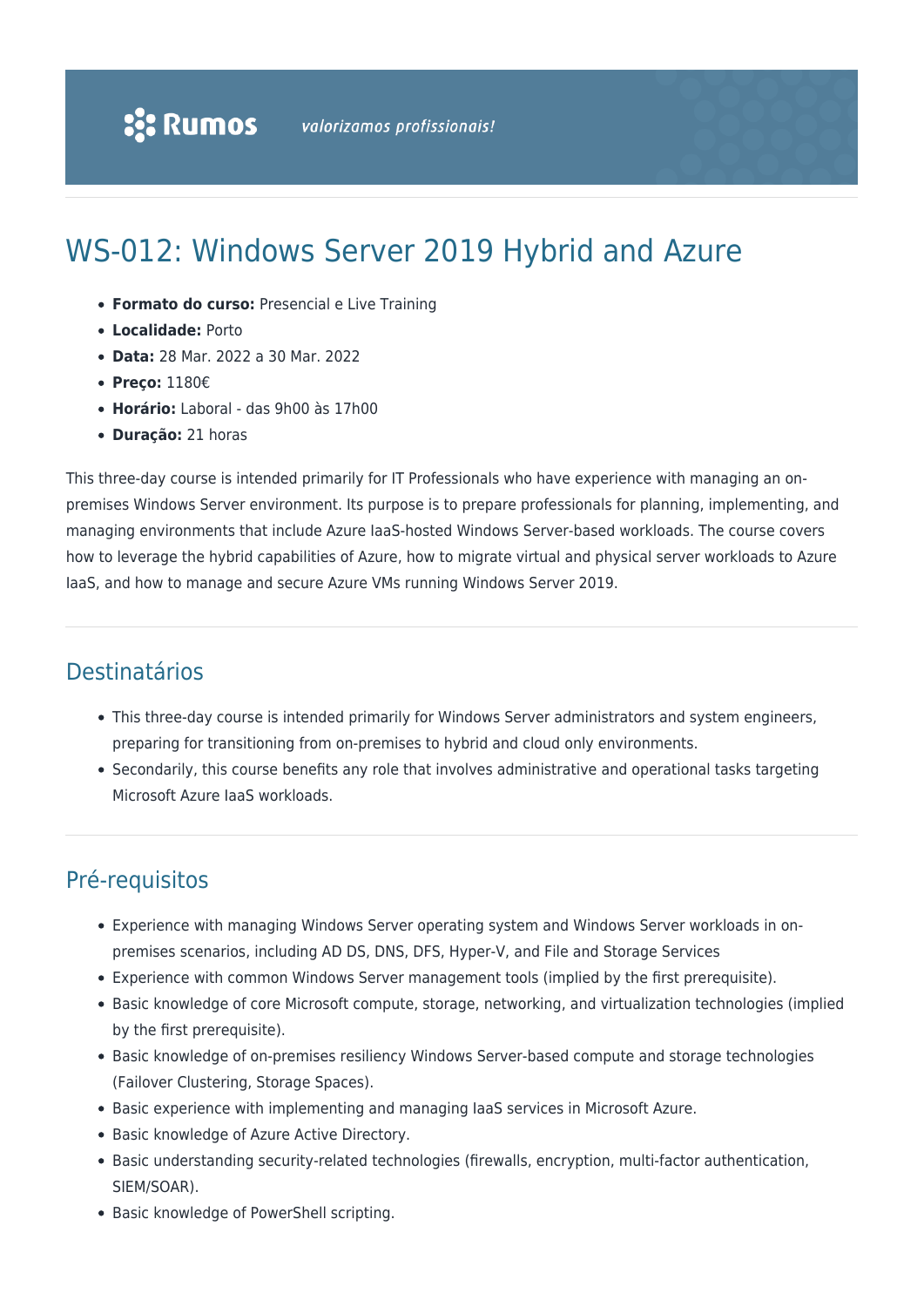An understanding of the following concepts as related to Windows Server technologies:

- High Availability and Disaster Recovery
- Automation
- Monitoring

# **Objectivos**

You will gain the following skills:

- Describe the foundational principles of Azure IaaS, including compute, storage, and networking.
- Identify tools used to implement hybrid solutions, including Windows Admin Center and PowerShell.
- Implement identity in Hybrid scenarios, including Azure AD DS on Azure IaaS and managed AD DS.
- Integrate Azure AD DS with Azure AD.
- Manage and monitor hybrid scenarios using WAC, Azure Arc, Azure Automation and Azure Monitor.
- Enhance hybrid security using Azure Security Center, Azure Sentinel, and Windows Update Management.
- Implement File Services in hybrid scenarios, using Azure Files and Azure File Sync.
- Plan and implement hybrid and cloud-only migration, backup, and recovery scenarios.
- Deploy Azure VMs running Windows Server 2019, and configure networking, storage, and security.
- Manage and maintain Azure VMs running Windows Server 2019.

### Programa

#### **Introducing Azure Hybrid IaaS with Windows Server 2019**

This module describes the principles of Azure IaaS (compute, storage, and networking), and the methods of integrating on-premises environments with Azure and Azure AD (network, file services, management, monitoring, backup and disaster recovery, and identity). The module also introduces hybrid administrative tools (Windows Admin Center, Azure portal, PowerShell, and Azure CLI). As an introductory module, the majority of these topics will be covered in more depth later in the course. Additionally, the module does not cover Windows Server 2019 technologies beyond the topics that are relevant from a hybrid integration standpoint.

#### Lessons

- Overview of Azure IaaS
- Overview of the Azure Hybrid Model
- Using hybrid admin tools

After completing this module, students will be able to:

- Describe the foundational principles of Azure IaaS, including compute, storage, and networking.
- Identify tools used to implement hybrid solutions, including Windows Admin Center and PowerShell.

#### **Implementing Identity in Hybrid Scenarios**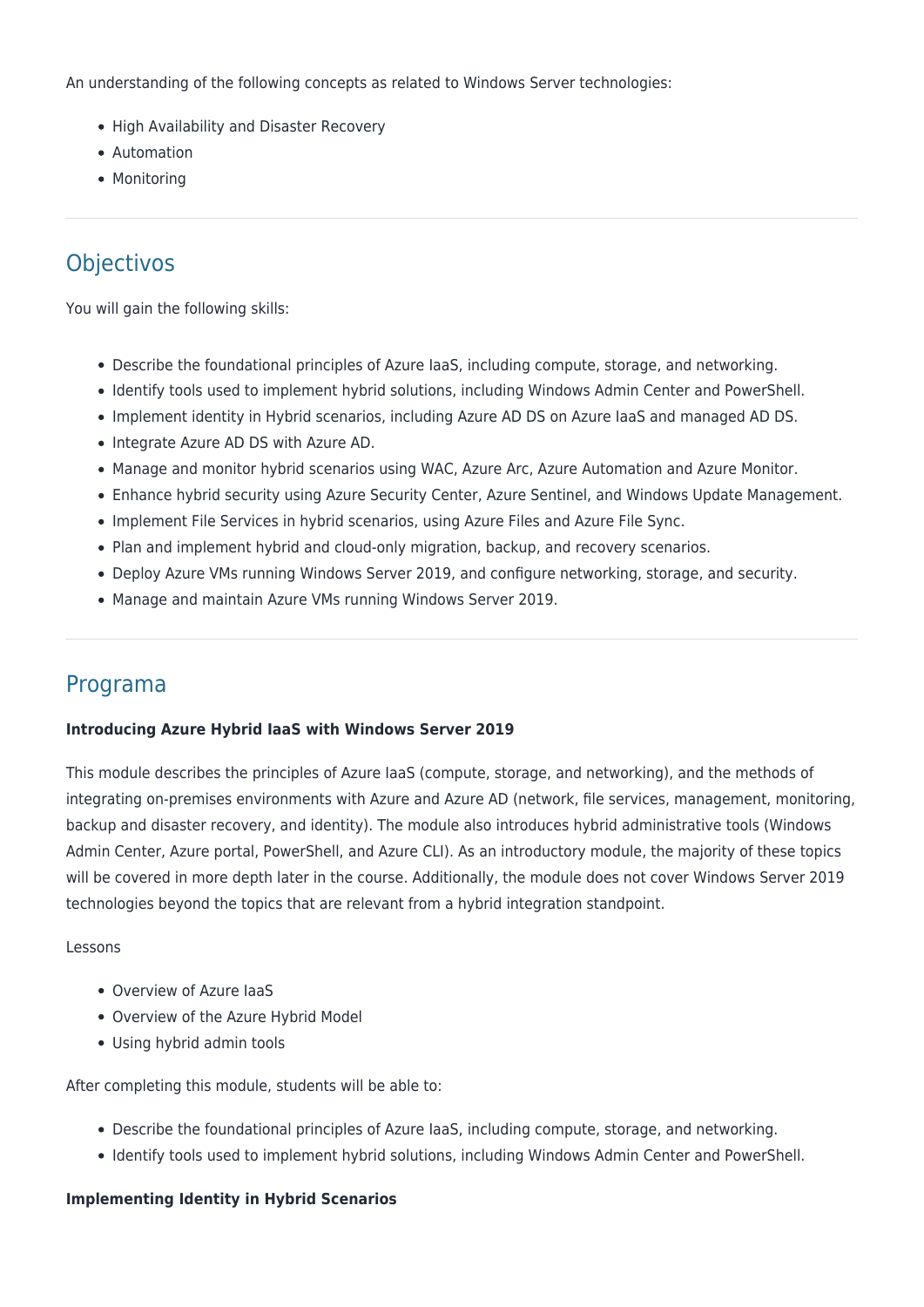This module presents the three primary methods of integrating identity management and authentication in hybrid scenarios; AD DS on Azure VMs, AD DS integrated with Azure Active Directory, and Azure AD DS).

#### Lessons

- Implementing AD DS on Azure laaS
- Integrating AD DS with Azure AD
- Implementing managed AD DS environments

Lab : Implementing integration between AD DS and Azure AD

- Preparing Azure AD for integration with AD DS
- Preparing on-premises AD DS for integration with Azure AD
- Downloading, installing, and configuring Azure AD Connect
- Verifying integration between AD DS and Azure AD
- Implementing Azure AD integration features in AD DS

After completing this module, students will be able to:

- Implement AD DS on Azure laaS.
- Integrate AD DS with Azure AD.
- Implement Managed AD DS.

#### **Facilitating hybrid management and operational monitoring in hybrid scenarios**

This module highlights tools that facilitate hybrid management and operational monitoring, (separate from security-related monitoring, which is covered in module 4), including Windows Admin Center, Azure Arc, Azure Automation, and Azure Monitor.

#### Lessons

- Windows Admin Center
- Azure Arc
- Azure Monitor
- Azure Automation

Lab : Using Windows Admin Center in hybrid scenarios

- Provisioning Azure VMs running Windows Server 2019
- Testing hybrid connectivity via Azure Network Adapter
- Deploying Windows Admin Center gateway in Azure
- Verifying functionality of Windows Admin Center gateway in Azure

After completing this module, students will be able to:

- Describe, deploy and configure Windows Admin Center.
- Describe and implement Azure Arc.
- Describe and manage Azure Monitor.
- Implement Service Map.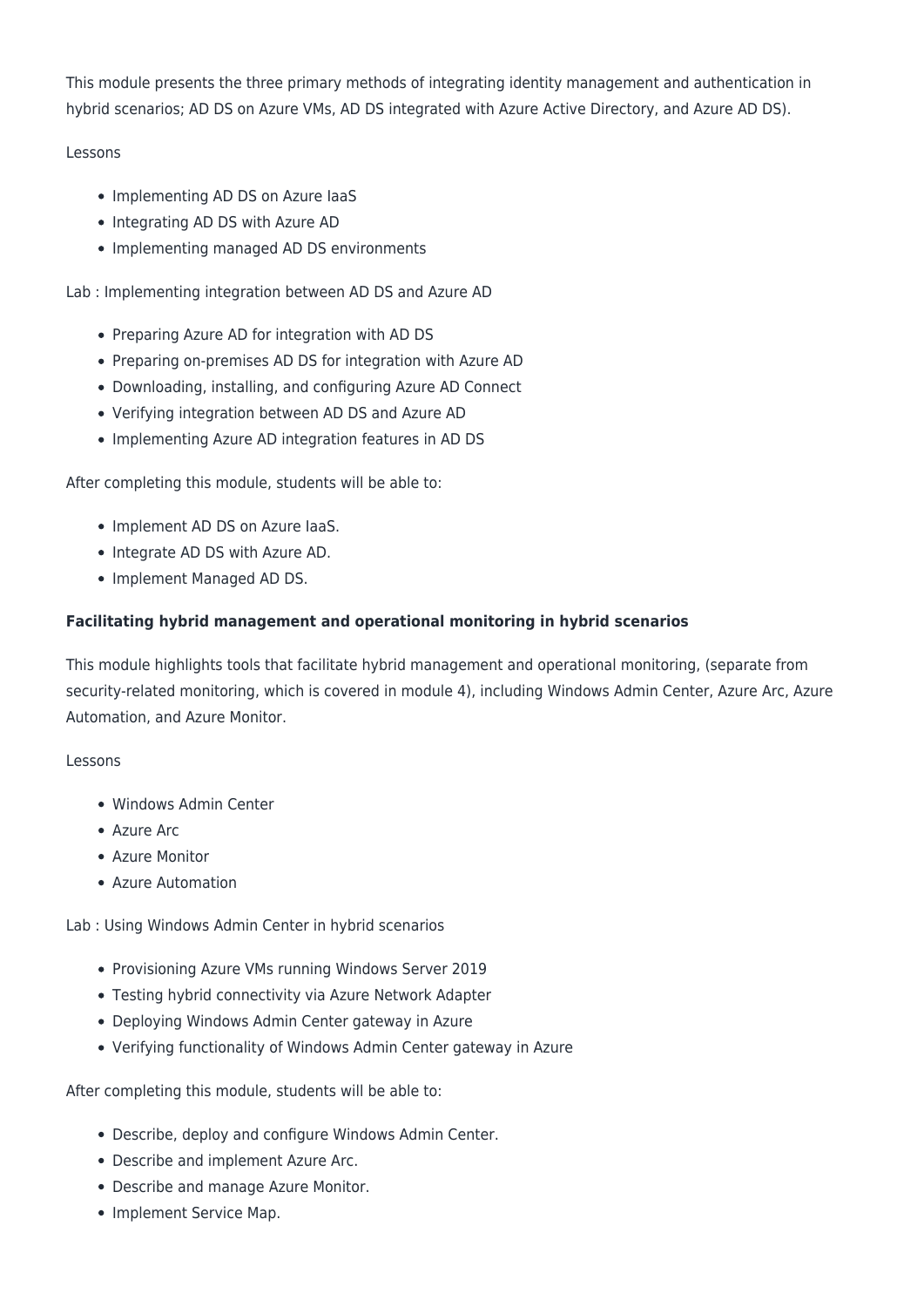• Integrate Azure Monitor with Operations Manager.

#### **Implementing security solutions in hybrid scenarios**

This module describes the primary techniques and services that enhance hybrid security, including Azure Security Center, Azure Sentinel, and Azure Monitor/Azure Automation-based solutions for Windows Update Management.

#### Lessons

- Azure Security Center
- Azure Sentinel
- Managing Windows Updates

Lab : Using Azure Security Center in hybrid scenarios

- Provisioning Azure VMs running Windows Server 2019
- Configuring Azure Security Center
- Onboarding on-premises Windows Server 2019 into Azure Security Center
- Verifying the hybrid capabilities of Azure Security Center

After completing this module, students will be able to:

- Describe Azure Security Center and enable it in hybrid environments.
- Describe Azure Sentinel and implement SIEM functionality.
- Implement SOAR solutions in Azure Sentinel.
- Implement the Update Management solution in Azure Automation.

#### **Implementing File Services in hybrid scenarios**

This module describes how to leverage Azure File Services to replace or enhance on-premises Windows file servers. The module covers implementing Azure Files and Azure File Sync.

#### Lessons

- Implementing Azure Files
- Implementing Azure File Sync

Lab : Implementing Azure File Sync

- Implementing DFS Replication in your on-premises environment
- Creating and configuring a sync group
- Replacing DFS Replication with File Sync–based replication
- Verifying replication and enabling cloud tiering
- Troubleshooting replication issues

After completing this module, students will be able to:

- Troubleshooting replication issues
- Describe and implement Azure File Sync.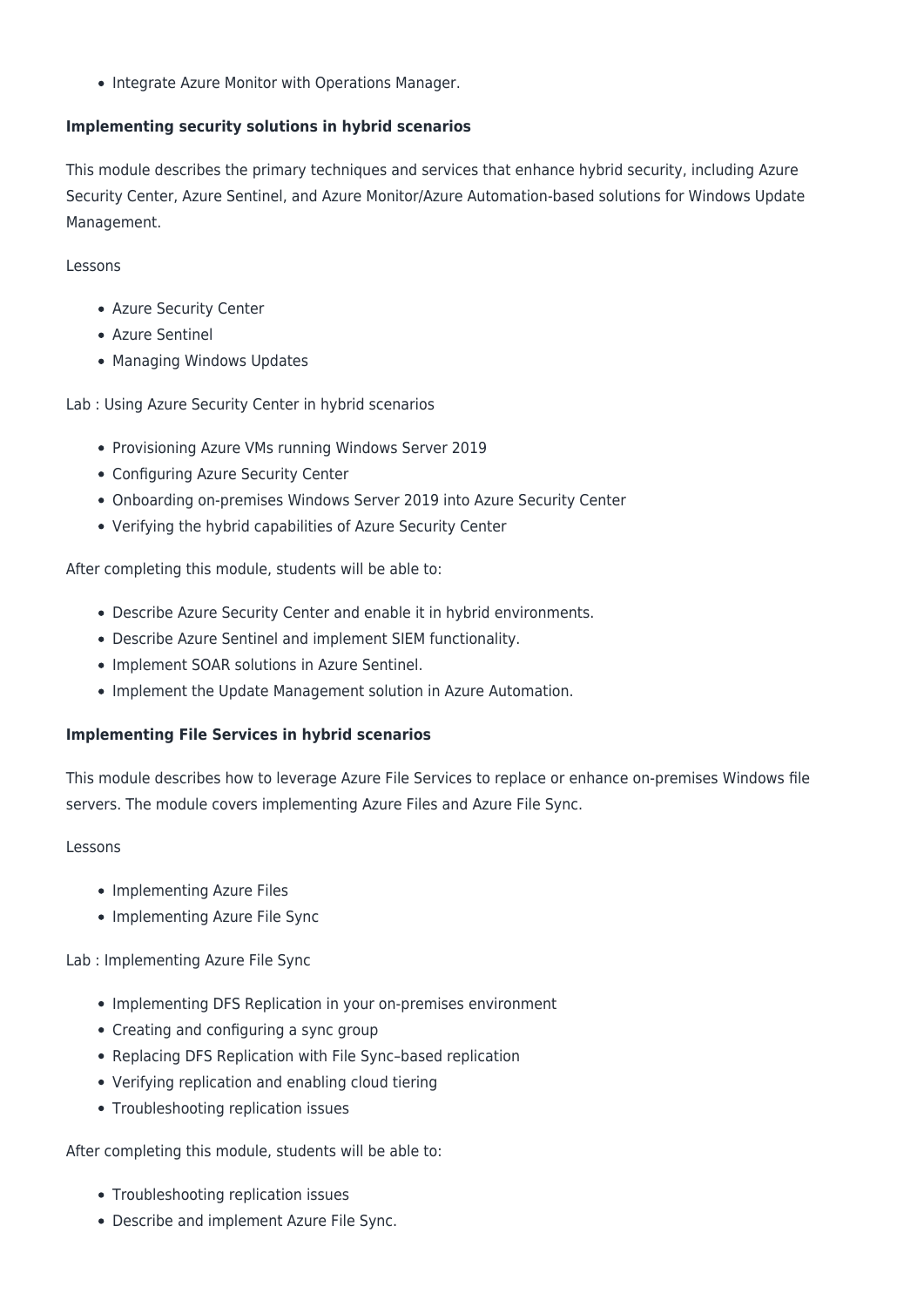- Manage cloud tiering.
- Migrate from DFSR to Azure File Sync.

#### **Deploying and configuring Azure VMs**

This module describes how to deploy and configure Azure VMs running Windows Server 2019. The module covers how to configure Azure VM networking, storage, and security.

Lessons

- Deploying Azure VMs
- Configuring Azure VM networking
- Configuring Azure VM storage
- Configuring Azure VM security

Lab : Deploying and configuring Windows Server 2019 on Azure VMs

- Authoring ARM templates for Azure VM deployment
- Modifying ARM templates to include VM extension-based configuration
- Deploying Azure VMs running Windows Server 2019 by using ARM templates
- Configuring administrative access to Azure VMs running Windows Server 2019
- Configuring Windows Server 2019 security in Azure VMs

After completing this module, students will be able to:

- Implement Azure VM platform-level resiliency.
- Implement Windows Server 2019 operating system-level resiliency in Azure VMs.
- Implement Azure VM extensions for Windows Server 2019.
- Configure and optimize Azure VM networking.
- Configure Azure VM disks.
- Scale Azure VM storage

#### **Managing and maintaining Azure VMs**

This module describes how to manage and maintain Azure VMs running Windows Server 2019. The module describes tools for managing and maintaining Azure VMs, including Windows Admin Center, PowerShell Remoting via the Cloud Shell, the Run Command, serial console, and Azyure policeis via Guest Configuration extension.

#### Lessons

- Managing Azure VMs running Windows Server 2019
- Maintaining Azure VMs running Windows Server 2019

Lab : Managing Azure VMs running Windows Server 2019

- Provisioning Azure VMs running Windows Server 2019
- Managing Windows Server 2019 in Azure VMs by using Windows Admin Center
- Managing Windows Server 2019 in Azure VMs from Cloud Shell by using PowerShell Remoting
- Managing Windows Server 2019 in Azure VMs by using Run Command